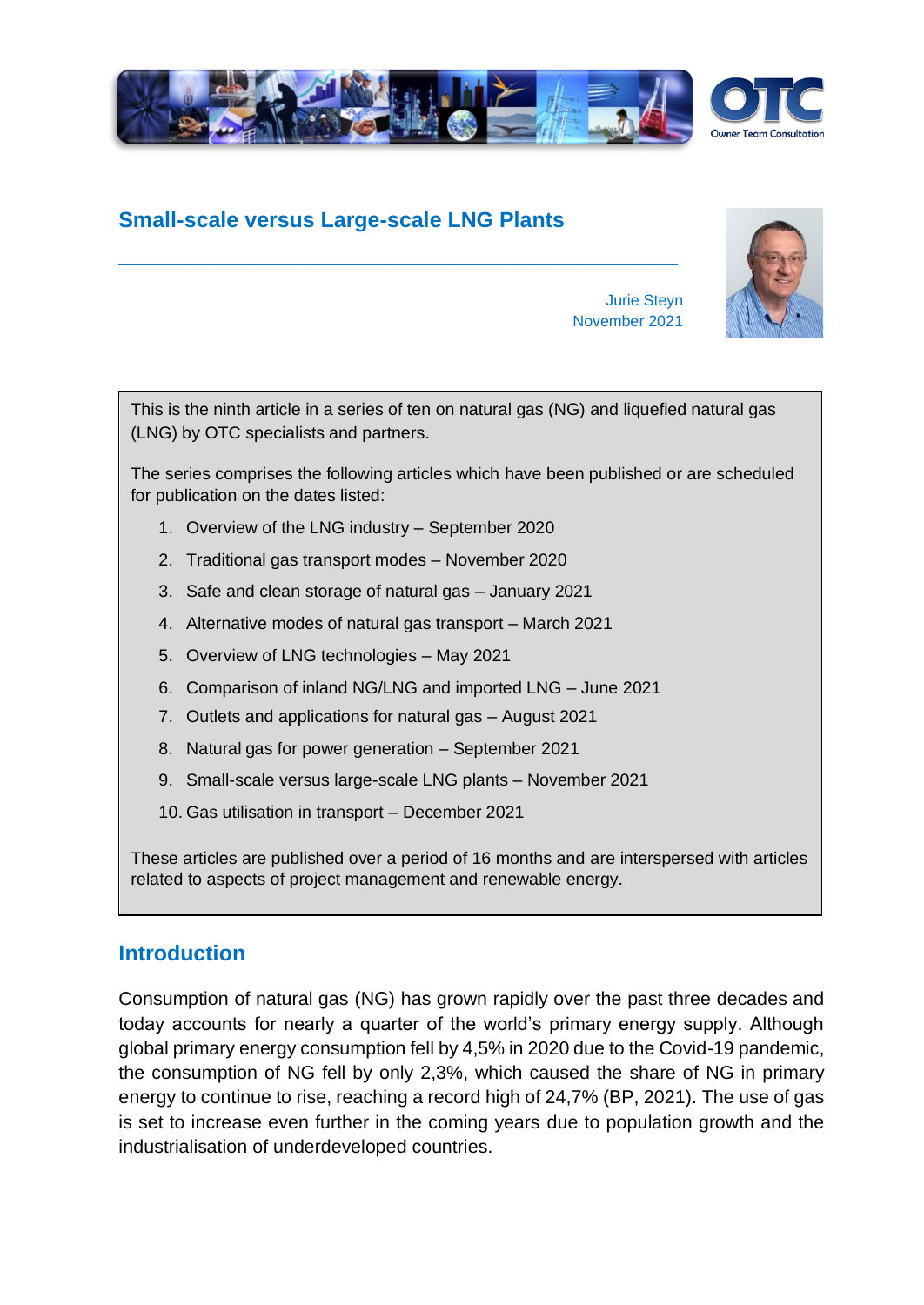NG is mostly methane, a strong greenhouse gas, and emits carbon dioxide on combustion. Nevertheless, NG is relatively clean compared to crude oil and coal, provided methane emissions can be curtailed during the processing and transport thereof. NG can also underpin a rising reliance on renewable energy, as it provides a flexible back-up to intermittent energy supplies from solar and wind power generators. This was demonstrated in the recent past when adverse climatic conditions negatively affected the output from renewable energy sources in Europe and China.

Liquefied natural gas (LNG) is just a logistical means of getting gas from the source to the market. The preferred way to move gas will always be pipelines. Only if a pipeline is not a possibility (for practical or economic reasons) will LNG be considered. An LNG plant is merely a gas processing facility which cools down NG to below its boiling point of -162˚C to liquefy the gas to LNG. This results in a 600-fold reduction in the volume of the gas for ease of transport. LNG liquefaction plants are traditionally very large to achieve economy of scale. However, small-scale LNG plants have become increasingly popular in recent years to monetize isolated and smaller gas reservoirs.

In this article, we explore the terminology of smaller LNG plants, reflect on the cost of transporting natural gas, and consider the similarities and differences between small liquefaction plants, and conventional or large-scale liquefaction plants.

# **Defining small-scale LNG**

Conventional liquefaction plants typically produce from 4 million to 8 million tpa LNG. The proliferation of smaller scale LNG plants over the past three decades, introduced terminology like micro-LNG, mini-LNG, small-scale LNG, and medium-scale LNG. This nomenclature was proffered by the technology suppliers to highlight unique aspects of their product. This implies that the current definitions of small-scale LNG relate to the technology or the equipment specifications and is not connected in any way to destination market size.

Small-scale LNG refers in general to LNG-related facilities (liquefaction plants, receiving terminals, storage units, vessels, etc.) of similar characteristics but with a lower capacity than conventional LNG infrastructure. However, there is not yet a clear, commonly accepted definition for small-scale LNG. According to the International Gas Union (IGU), small-scale projects are defined as anything less than 0,5 million tpa for NG liquefaction plants, 1 million tpa for LNG regasification units, and 60 000  $m^3$  for LNG vessels (IGU, 2018).

Based on these IGU guidelines, terminology used for existing small liquefaction plants, and the technology offerings in the marketplace, typical capacity ranges for microscale, small-scale, medium-scale, and large-scale (conventional) LNG plants are as shown in Figure 1.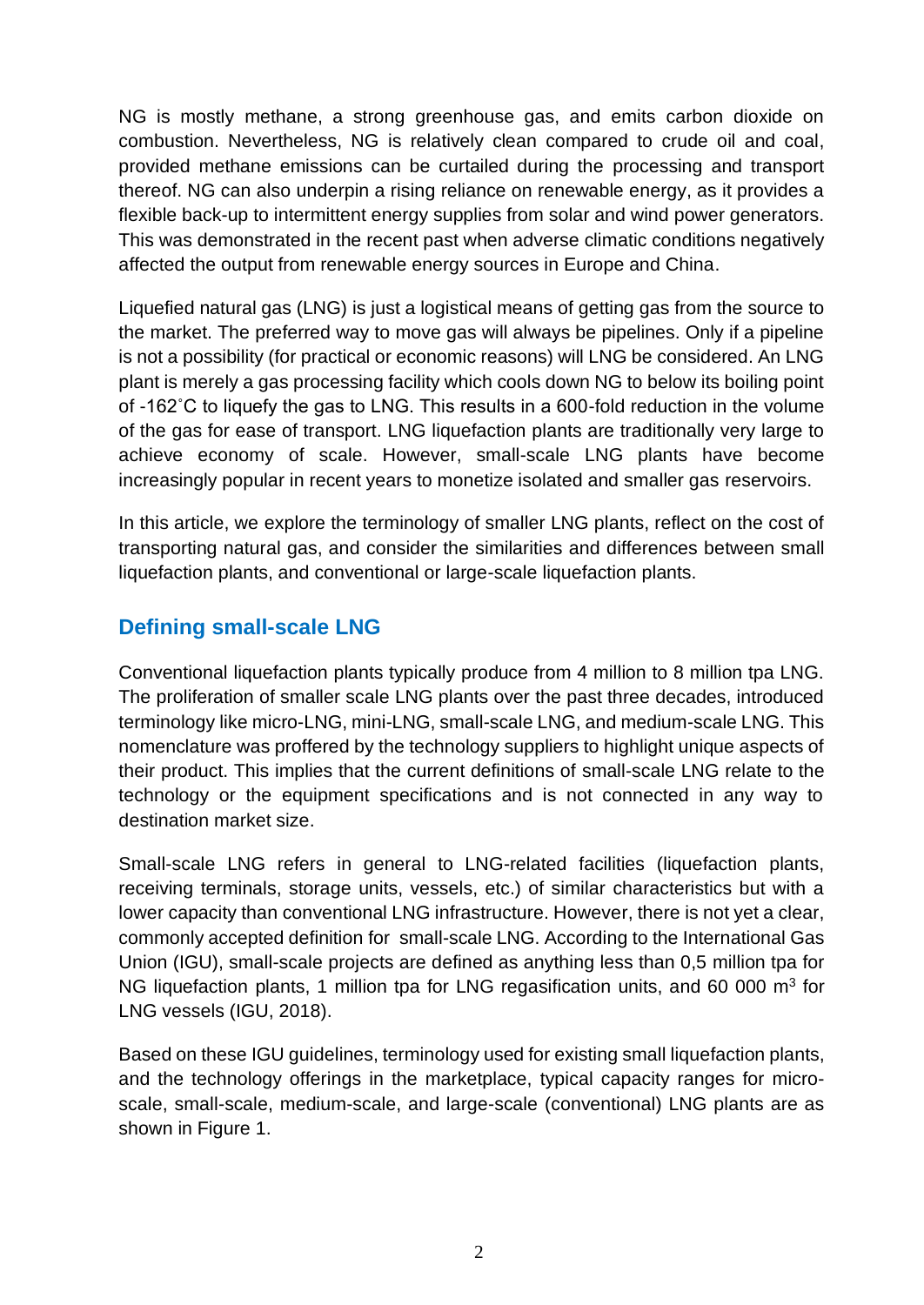

**Figure 1: Terminology for liquefaction plant size**

Figure 1 shows some overlap of the different capacity ranges. This can occur when using several parallel trains of, for instance, standardised small-scale LNG plants to reach a desired total production capacity.

# **Transporting natural gas**

NG is moved through pipelines by compressors which increase the gas pressure to allow the gas to flow from areas of high pressure to areas of relatively lower pressure. Compressor stations on transmission pipelines are generally built every 200 to 300 km along the length of a transmission pipeline, allowing pressure to be increased as needed to keep the gas moving. Depending on where they are in a transportation system all NG pipelines are either:

- **Gathering pipelines:** These lines transport gas away from the well pad to another facility for further refinement or to transmission pipelines.
- **Production lines:** Production lines form part of the gas processing facilities, normally near the wellhead, used to prepare the gas for transport.
- **Transmission pipelines:** Large diameter lines (typically 6 to 48 inches) that move gas long distances around the country, at pressures up to 100 bar.
- **Distribution pipelines:** Distribution involves a system of low pressure mains and service lines that deliver NG to individual homes and businesses.

One of the toughest problems facing the gas industry is the high cost of gas transportation via transmission lines. In many cases, transport cost significantly exceeds the cost of gas production. For a pipeline to be economically viable, a baseload will be required to justify the capital expenditure on the pipeline. The longer the pipeline required, the bigger this baseload must be. A rough rule of thumb is that 10 million GJ/a baseload is required for every 100 km of pipeline. This implies that a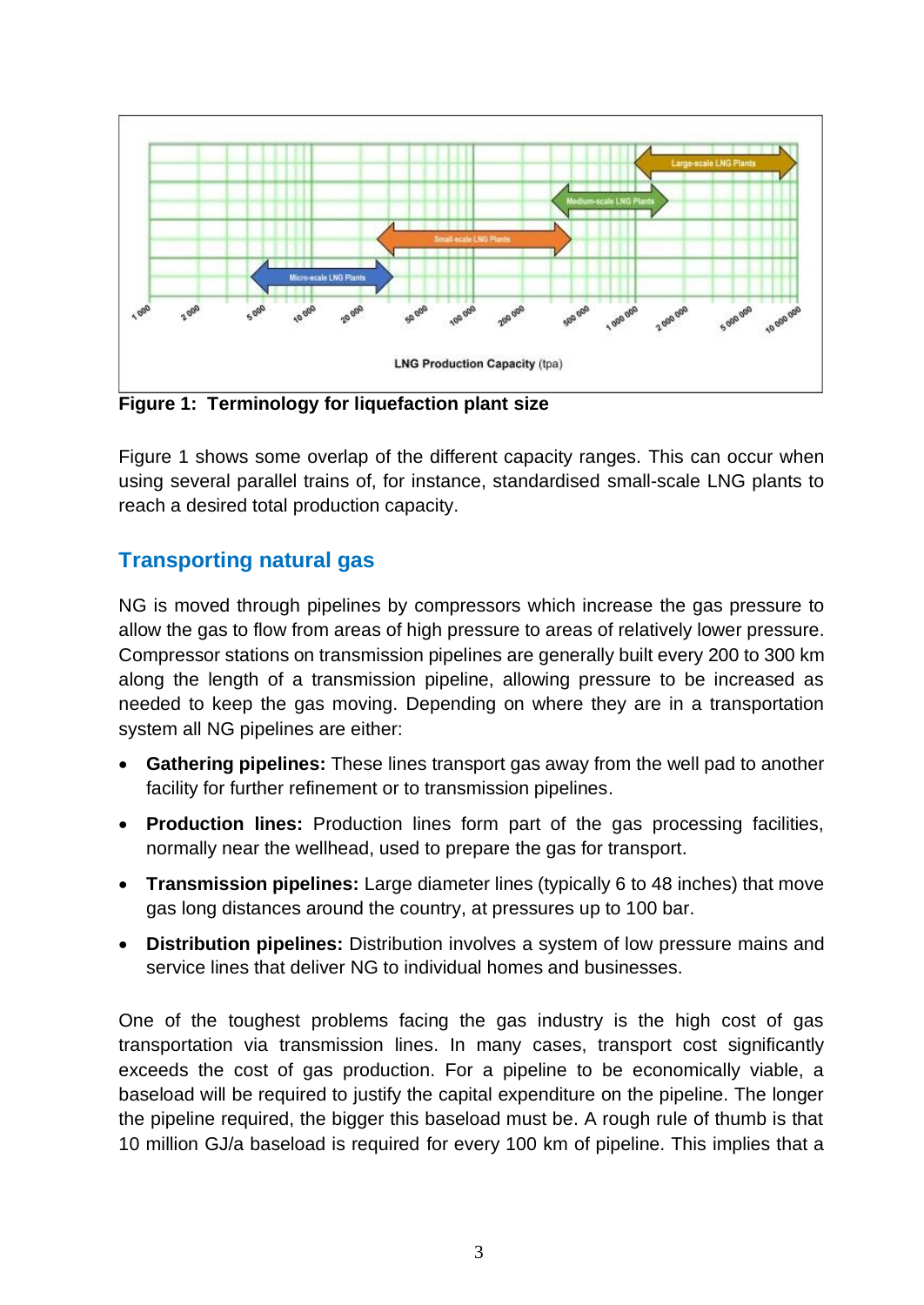pipeline of 30 to 35 km could be justified for individual customers requiring 60 000 tpa of gas.

If a customer is further away than 35 km or the market of 60 000 tpa is made up of several customers in different directions, then pipelines become uneconomical, and transporting gas as compressed natural gas (CNG) or LNG becomes preferable. CNG is generally more economical for distances below 300 km, whereas LNG becomes more economical beyond 300 km.

Another consideration is how far LNG can be transported overland which is the typical transport mode of LNG from small-scale LNG facilities. The constraint to transport distance is the prevention of LNG boil-off that vents to atmosphere. One way to avoid this would be to use LNG boil-off as fuel for the horse pulling the LNG tanker, but the practical implementation of this needs to be established. Venting of the boil-off must be prevented because NG/methane is a greenhouse gas.

The cost of moving NG is significantly higher than the cost of moving crude oil or even waterborne coal. Pipelining NG benefits from economy of scale, since large diameter pipelines are not that much more expensive to lay than smaller lines but carry much greater volumes of NG. Pipeline costs rise linearly with distance. LNG, requiring liquefaction and regasification regardless of the distance travelled, has a high threshold cost but a lower increase in cost with distance. Converting the NG to liquid fuels using a Fischer-Tropsch process (gas-to-liquids or GTL) has an even higher threshold cost, but a lower increase in cost with distance than LNG. These relationships are illustrated in Figure 2.



**Figure 2: Relative cost of production and transportation** (Adapted from Jensen, 2004)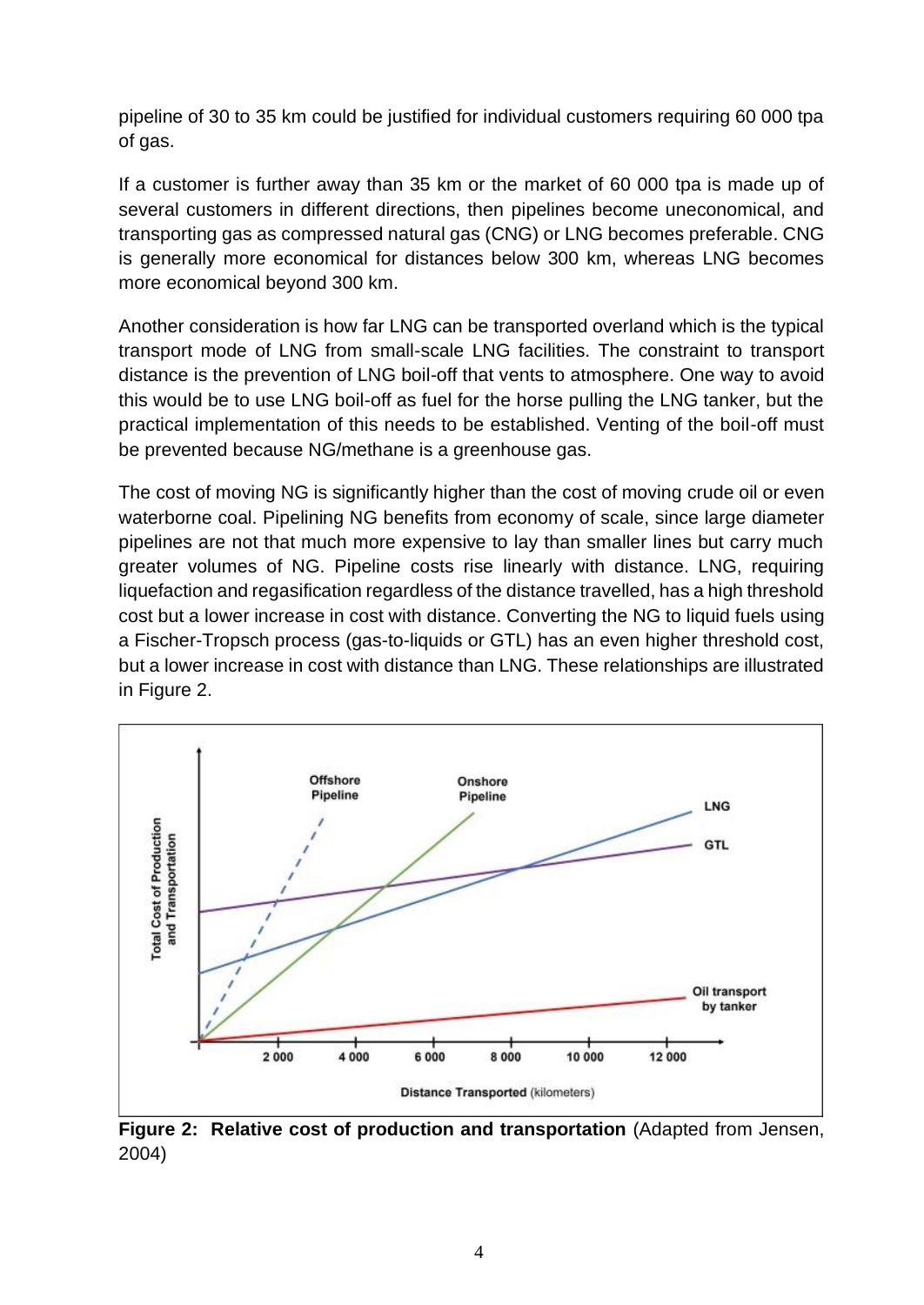From Figure 2 we see that shorter distances tend to favour NG pipelines, but longer distances favour LNG.

## **Comparison of small-scale and large-scale LNG plants**

### **Opening remarks**

A Venn diagram of properties of large-scale LNG plants (orange ellipse) and smallscale LNG plants (green ellipse) is shown in Figure 3. The intersection of the two ellipses represents areas of overlap or similarity between the two sets of properties. The areas which do not intersect, represent unique properties of the two categories of LNG plants.



**Figure 3: Comparison of small-scale LNG and large-scale LNG**

In the following sections we first discuss the areas of overlap shown in Figure 3, which represent the similarities between small-scale LNG and large-scale LNG, followed by a discussion of the differences.

### **Similarities**

### Purpose and products

The objective of any NG liquefaction plant, irrespective of its size, is the same, namely to cryogenically cool down NG until it becomes liquid. This is done to facilitate the transportation of the gas over long distances when pipelines are impractical or uneconomical.

The composition of the natural gas defines how it will be processed for transport. Whether staying in its gaseous state or being transformed into a liquid, NG from the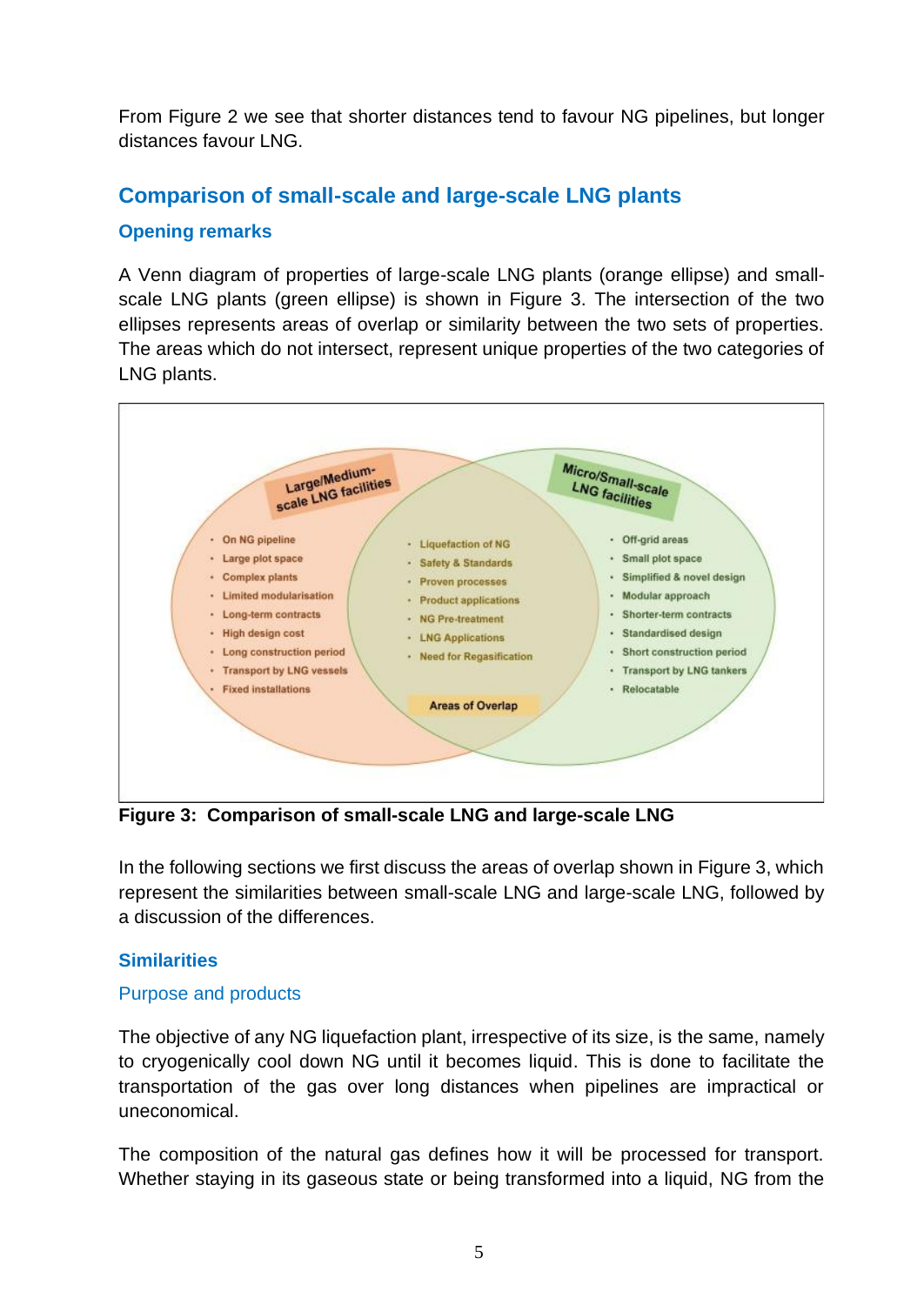well must undergo separation processes to remove water, acid gases and heavy hydrocarbons. To produce LNG, additional processing is required before the liquefaction step to remove the threat of crystallisation in the heat exchangers in the liquefaction plant because of the extreme low temperatures involved.

The final product from small-scale and large-scale liquefaction plants is identical, namely LNG. LNG is a useful state in which to transport NG when pipelines are not justifiable. LNG customers can regasify and introduce the resulting NG into distribution systems for power generation, and other industrial, commercial, or domestic purposes. An overview of the applications of NG is available in an article by Steyn (2021), while the use of NG in power generation is covered by Thirion and Steyn (2021).

### Proven technology

Construction of the first prototype LNG plant commenced in West Virginia in 1912 and beneficial operation started in 1917. The first commercial liquefaction facility entered service in Cleveland, Ohio, in 1941. The plant operated successfully for three years before a tank ruptured due to the cryogenic conditions and the plant burned down. The fire delayed further implementation of LNG facilities for many years. The LNG industry restarted in 1964 in Algeria. Several new large-scale plants were built during the mid-1960's in the USA. This means that the technology was proven more than a century ago and has been commercially operated for over fifty years.

LNG liquefaction plant capacity increased rapidly since 2000 and facilities above 5 million tpa are common. Small-scale LNG plants started to increase in number from about 2015 and shows sustained growth. The technology used is like that of largescale LNG, but simpler and less complex. Advances in liquefaction equipment technology will continue to make small-scale LNG safer and more cost effective. Whereas most existing small-scale facilities are based on single mixed refrigerant technology and nitrogen expansion cycle technology, Gasconsult developed a zero refrigerant LNG technology for small-scale plants (Gasconsult, 2013).

### Safety and standards

The LNG industry has an excellent safety record, irrespective of the size of the facility, apart from the Cleveland disaster mentioned above. Research has been done to specify the appropriate metallurgy for the cryogenic sections of an LNG plant to prevent a recurrence. The safety record is due to the combination of industry practice and regulations that are in place to prevent incidents from occurring and to reduce or mitigate the impacts of incidents if they occur.

The physical and chemical properties of LNG are well understood, and the plant designs are proven through many years of beneficial operation. Vapours released from LNG facilities, if not contained, will mix with surrounding air, which may create a vapour cloud that may become flammable and explosive. The flammability limits are 5 % and 15 % by volume in air. Outside of this range, the methane/air mixture is not flammable.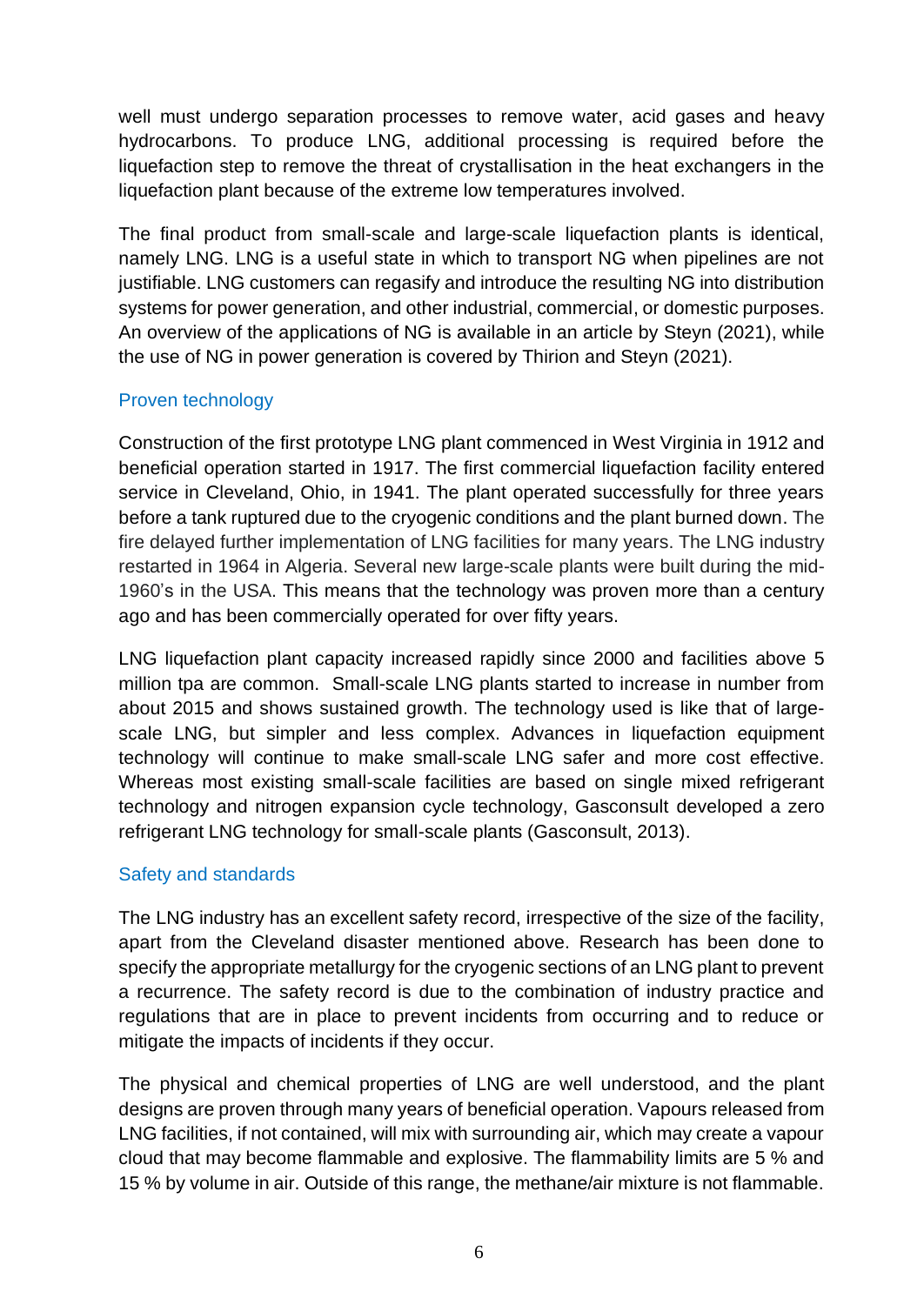The LNG industry operates according to a set of standards, codes, and regulations to ensure safe and sustainable engineering, plant design, construction, and operation. These standards are continuously evolving and improving. Small-size LNG technology does not compromise on safety, reliability, robustness, or efficiency. Applied processes and equipment are proven in base-load service, comply with standards and overall safety philosophies, and are derived from large-scale LNG projects. However, based on standard industry risk acceptance criteria, necessary safety distances inside smallscale LNG plants are significantly lower than those of large-scale LNG plants. The main reason for the difference is the high hydrocarbon inventory in large-scale LNG plants due to the increased mixed refrigerant inventory and larger LNG storage tank sizes.

### **Regasification**

Once it has reached its destination, the LNG is offloaded from the road/rail tanker or LNG vessel and either stored or regasified. Regasification is the process of converting LNG back to a gaseous state by passing the LNG through a series of vaporizers that reheat the fuel above the -160 ˚C mark. The resulting NG is then sent via pipeline to the end users.

Some customers of small-scale LNG facilities may use the LNG as is or rely on natural boil-off from the LNG storage tanks to supply their NG requirement. In this case, no regasification facility is necessary.

### **Differences**

### Application

Large-scale LNG facilities are inevitably linked to NG transmission lines which collect gas from large gas fields. These facilities are located at the coast and include LNG loading and unloading terminals to allow shipment of LNG by specially-built LNG transport vessels. This means that a country with an oversupply of gas can satisfy their own energy needs and export the excess to energy-poor countries.

Small-scale LNG facilities are more flexible in their application and are used to monetize isolated sources of gas. This refers to small gas reservoirs in areas not serviced by NG transmission lines, biogas from municipal solid waste disposal sites and anaerobic digesters, and flared gas from oilfields. Thousands of gas flares at oil production sites worldwide burned approximately 142 billion  $m<sup>3</sup>$  of associated gas in 2020 (World Bank, 2021). Stricter environmental regulations are forcing oil companies to drastically cut back on flaring.

### Value chain

A typical value chain for small-scale LNG is shown in Figure 4. It comprises a gas source, processing (cleaning and liquefaction), LNG transport, LNG storage (including regasification), and consumption.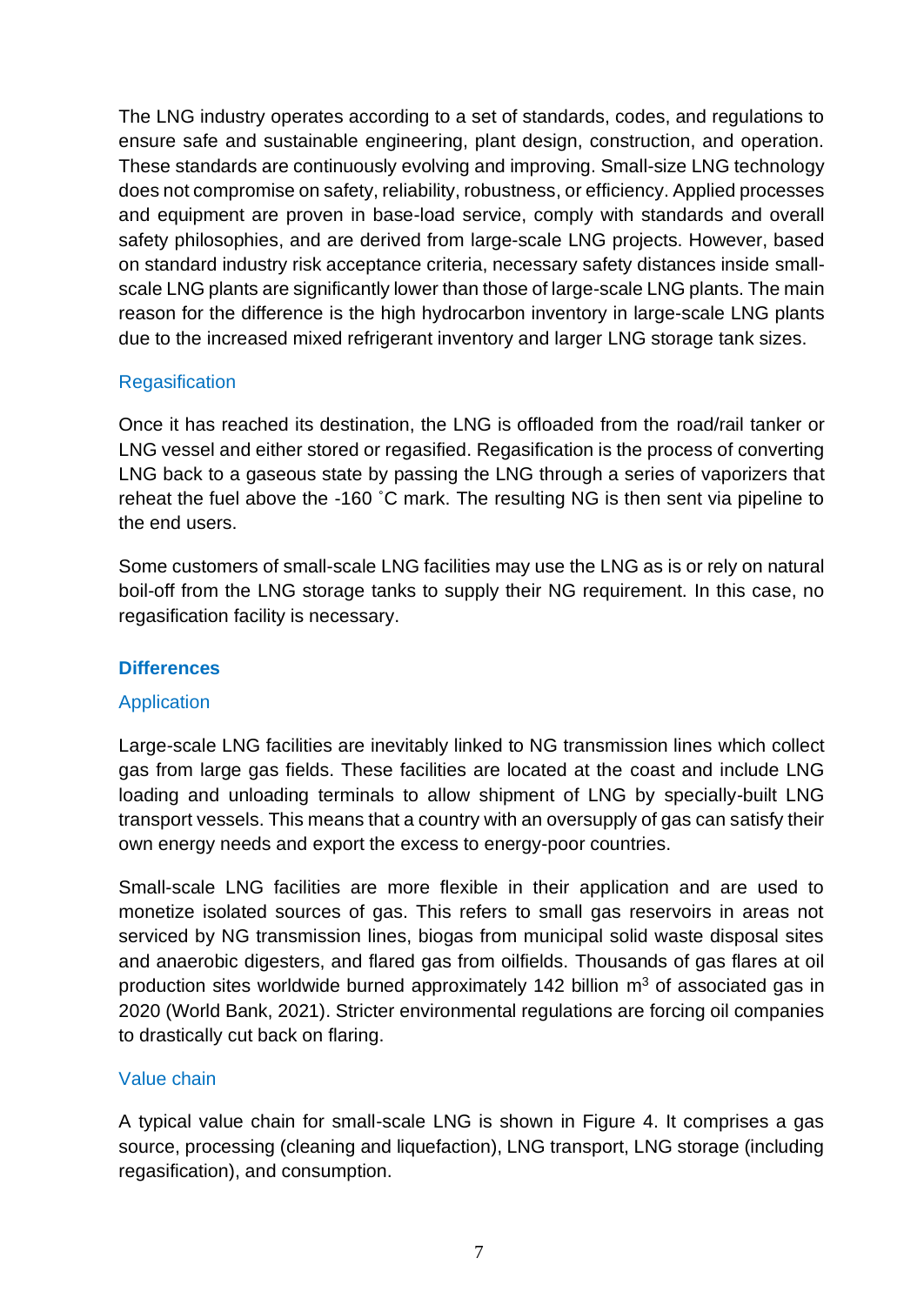

**Figure 4: Value chain for small-scale LNG**

Figure 4 illustrates some of the possible feedstock options, namely flared gas from oilfields, NG from isolated reservoirs, and biogas from landfills and animal waste. LNG transport by road and rail tanker is shown, but for small-scale plants along waterways, it is also possible to use LNG barges or small LNG carrier vessels.

The value chain for large-scale LNG is shown in Figure 5. In this case, the value chain is significantly longer and includes a gas source, NG processing (cleaning and compression), NG transmission, storage (if required), liquefaction, LNG transport, regasification, distribution, and consumption.



**Figure 5: Value chain for large-scale LNG**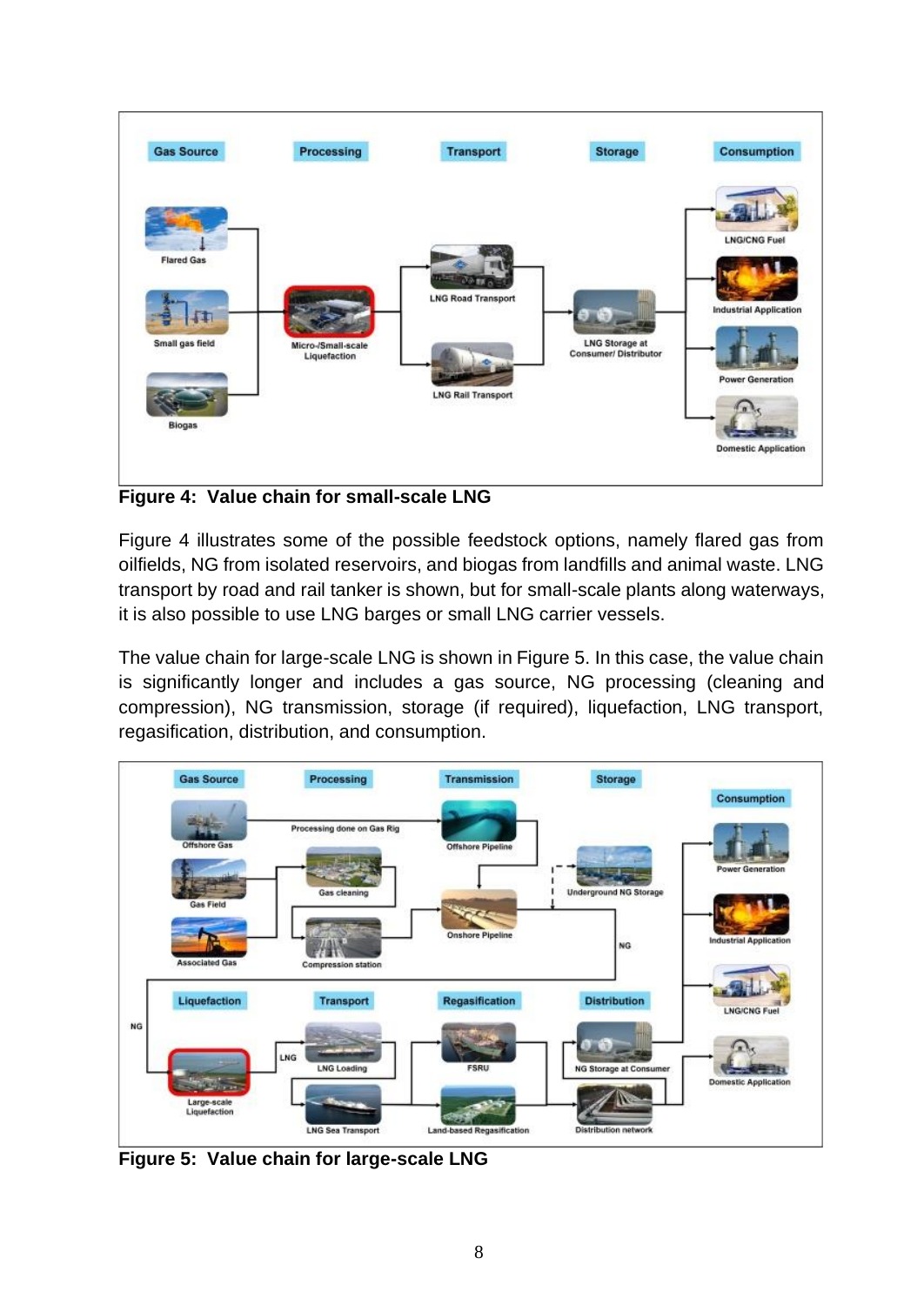LNG transport for large-scale LNG facilities is exclusively by sea, using custom-built LNG vessels. Regasification of the LNG is required to convert it back to NG before distribution to consumers. Regasification can be done in either a land-based storage and regasification facility, or in a floating storage and regasification unit (FSRU). FSRUs can be constructed and become operational in a shorter time than land-based facilities. A further advantage of an FSRU is the fact that it can be moved to other locations as desired.

#### Plot-space required

Plot space requirements of small-scale LNG plants differ significantly from large-scale LNG plants. Production capacity is obviously a determining factor, but the capacity to plot space required is not linear.

Small-scale LNG plants including buildings, flare, LNG tank and utilities requires a plot space of 10 000 to 20 000  $m^2$ , while large-scale LNG plants require thirty to fifty times more plot space. In general, large-scale LNG plants do not benefit from economies of scale regarding plot space and require proportionally larger plot spaces than expected based on the sheer scale in capacity and equipment.

The increased hydrocarbon inventory in large-scale plants raises the potential fire and explosion loads which trigger additional requirements for keeping the risk as low as reasonably practicable. This either leads to increased investment cost for reinforcement of the equipment or to increased plot space requirements to limit the impact of a fire or explosion. Based on standard industry risk acceptance criteria, necessary safety distances inside of small-scale LNG plants are significantly lower than those of large-scale LNG plants.

Construction of a small-scale LNG plant requires far less area for lay down and work camps. The work force in a large-scale LNG project can exceed ten thousand men during peak times and poses a major challenge, especially when the plant is in a remote area.

### Plant complexity

Large-scale LNG plants will opt for one of the multiple mixed-refrigerant vapour compression technologies with up to fifty major process units. If refrigerants for the mixed-refrigerant schemes need to be extracted from the incoming feed gas, the equipment count and expenditure for those processes will increase significantly. Lower capacity LNG plants, or smaller gas reserves, cannot sustain the high capital expenditure associated with these technologies and will opt for single mixed refrigerant or expander-based processes. Small-scale plants are usually expander-process based and has an equipment count of less than half that of a large-scale plant (Render & Howe, 2021).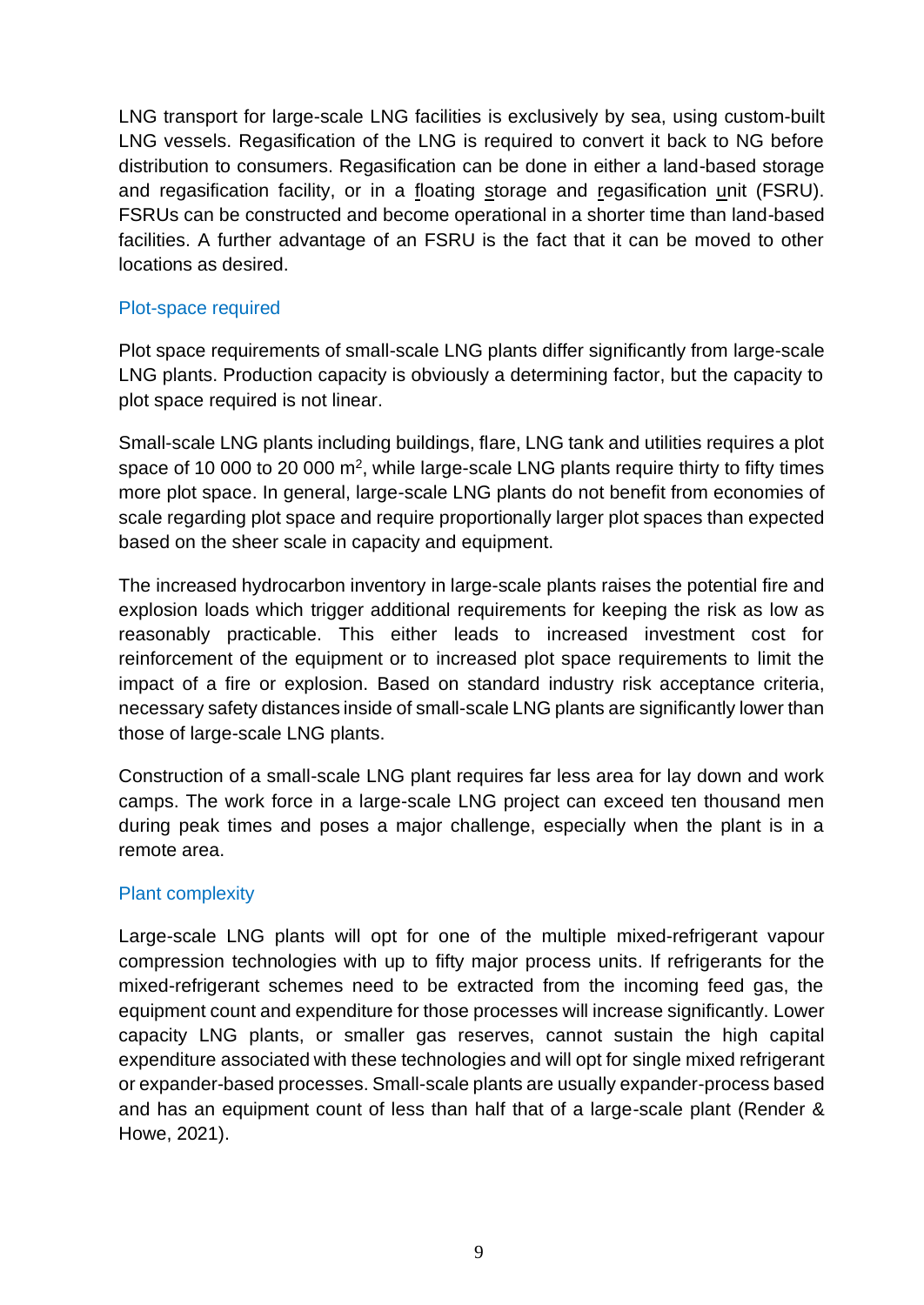Further technology optimisation can be expected for small-scale plants to lower the unit cost of producing LNG. Gasconsult's patented Zero Refrigerant LNG (ZR-LNG) uses no external refrigerants, using the NG feed as the refrigerant medium in an optimised system of expanders. This reduces major equipment count, capital expenditure and footprint. The absence of liquid hydrocarbon refrigerant also makes for a safer operating environment (Pekic, 2021).

Small-scale LNG liquefaction plants typically include a 'standard' gas pre-treatment train consisting of a mercury removal unit, an amine-based acid gas removal unit, and a dehydration unit with molecular sieves.

### Supply contracts

The LNG Sale and Purchase Agreement (SPA) is the keystone of any LNG project and bridges the liquefaction plant to the receiving regasification terminal. The commitment made in a SPA, in its broadest sense, is that the seller will sell, and the buyer will purchase a specified amount of LNG. LNG SPAs are primarily founded on a 'take or pay' commitment, where the buyer agrees to pay for the committed volume of LNG, even if it is not taken, subject to the right of the buyer to take an equivalent make-up volume at a later stage.

Historically, LNG SPAs have been long-term contracts with terms of 20 to 25 years. These long-term contracts are essential for both the seller and the buyer to justify the significant investments required by the liquefaction project and by the receiving terminal and the natural gas end-users (US DoE, 2017). As much as possible of the liquefaction plant capacity must be tied into these long-term contracts to enable the developer to secure project finance.

Small-scale LNG plants can obtain finance with short-term SPAs of 5 to 10 years because of the lower capital requirement.

### Cost & schedule

LNG liquefaction projects are some of the largest and most complex infrastructure projects undertaken in the world, with total project costs that can run into tens of billions of US\$. A large-scale LNG plant costs about US\$1,5 billion per 1 million tpa capacity. LNG terminal costs coupled with the cost for transportation vessels makes traditional LNG a very expensive option for users and financiers.

Small-scale LNG requires less capital investment due to lower plot space, less infrastructure, smaller equipment, and the use of standardised plant modules. Standardised modules eliminate redoing engineering and design for each plant to be erected. If a higher plant output is required, simply use two or more standardised trains. Modular plant construction also means that the bulk of the construction work can be performed workshop where the modules are built. This reduces construction work on the plant site and improves safety performance during construction.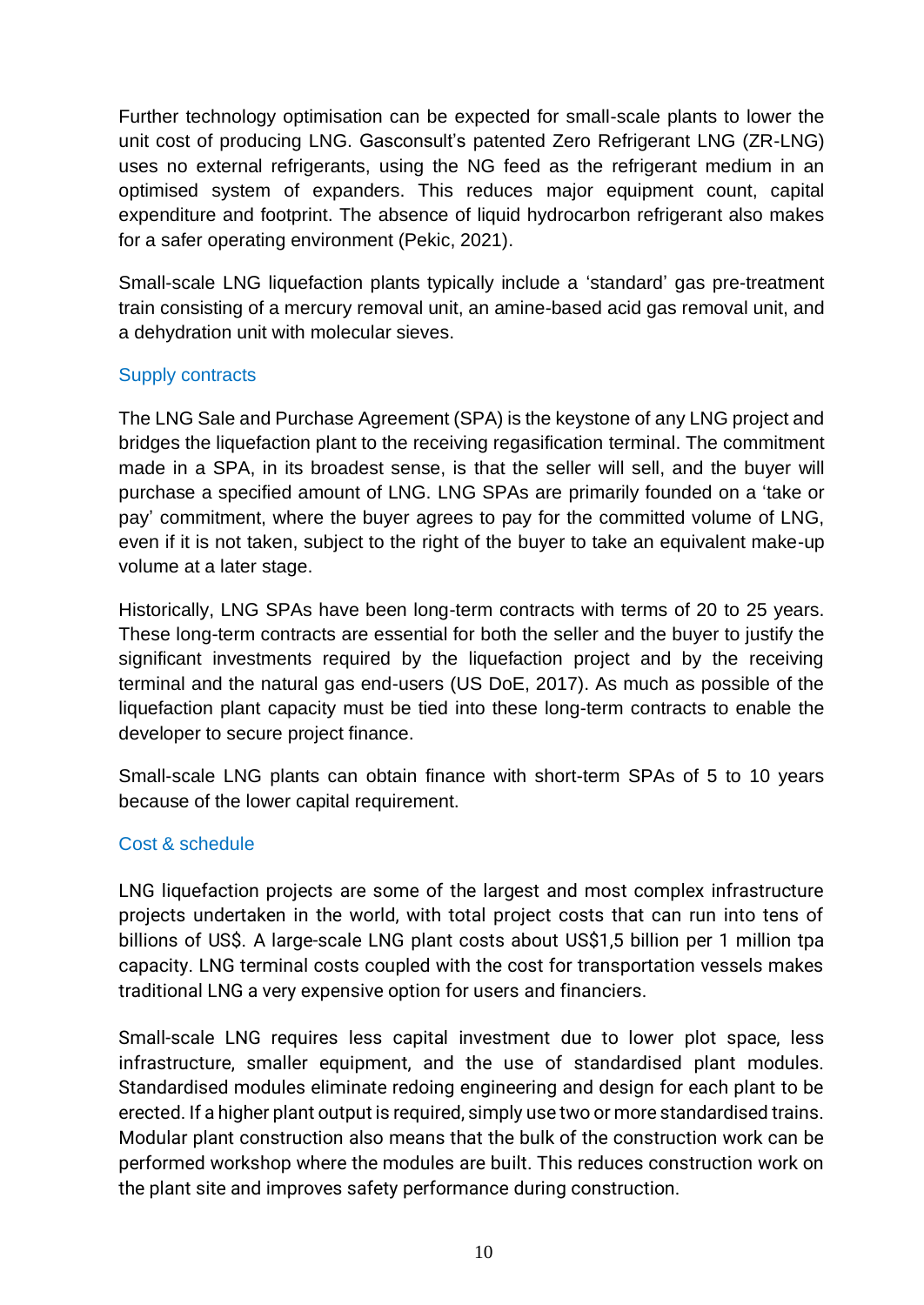Large-scale LNG liquefaction projects have always had long execution timelines with projects historically taking around 3 to 4 years to construct. This is over and above the time required to complete a bankable feasibility study, finalise the SPA, and do the detailed design of the LNG facility. Over the past 10 years, the trend has been for longer project execution times, namely 4 to 5 years, due to more difficult construction terrain (Zeal, 2019). In comparison, a standardised and modularised small-scale LNG plant can be built in less than 18 months.

#### Product transport

The transportation of LNG refers to any movement or shipping of natural gas while in its liquid form. LNG can be transported by pipeline, LNG carrier ships, or by trucks and trains equipped with special cryogenic containers.

LNG pipeline infrastructure takes the LNG between liquefaction facilities and storage facilities, from storage facilities to tankers, and from tankers to re-gasification facilities. Substantial insulation must be incorporated into LNG pipelines for it to maintain the LNG in its liquid form. This normally includes a combination of mechanical insulation, for example glass foam and a vacuum layer.

Most LNG exports take place at an intercontinental level, meaning that shipping LNG across the ocean is required. This mode of transport has been used for over sixty years. LNG from large-scale plants is transported by tankers called LNG carriers in large, onboard, cryogenic tanks. The tanks are not pressurised, and the LNG is maintained at its boiling point of -162˚C, which means that continuous boil-off occurs. Boil-off helps maintain the temperature in the tanks by evaporative cooling. Approximately 0,1% of the LNG inventory is lost through boil-off per day and this is used to power the carrier vessels.

For small-scale LNG facilities, LNG is transported in LNG tank trailers or in smaller ISO-compliant containers that can be placed on barges and on trucks. To maintain the temperature of the LNG, the tank trailers and containers are of double wall construction and insulated using high vacuum multi-layer insulation. Some small-scale liquefaction plants which are located along waterways, also distribute LNG using small carrier vessels, but this is the exception.

Transporting LNG by rail is a recent development. The ban on LNG transport by rail in the USA was lifted on the  $24<sup>th</sup>$  of July 2020. However, the Biden Administration indicated its intent early on to review the LNG-by-rail rule (EELP, 2021). In Europe, the first LNG container was shipped by rail on the  $10<sup>th</sup>$  of September 2020 from the Zeebrugge LNG terminal. China's National Offshore Oil Corporation is currently halfway through a two-year trial programme for delivery of LNG by rail. However, one of the industry's first is Japan's JAPEX LNG Satellite System which has been using rail to supply imported LNG to gas consumers in remote regions since 2000. LNG by rail is mostly used by small-scale LNG plants.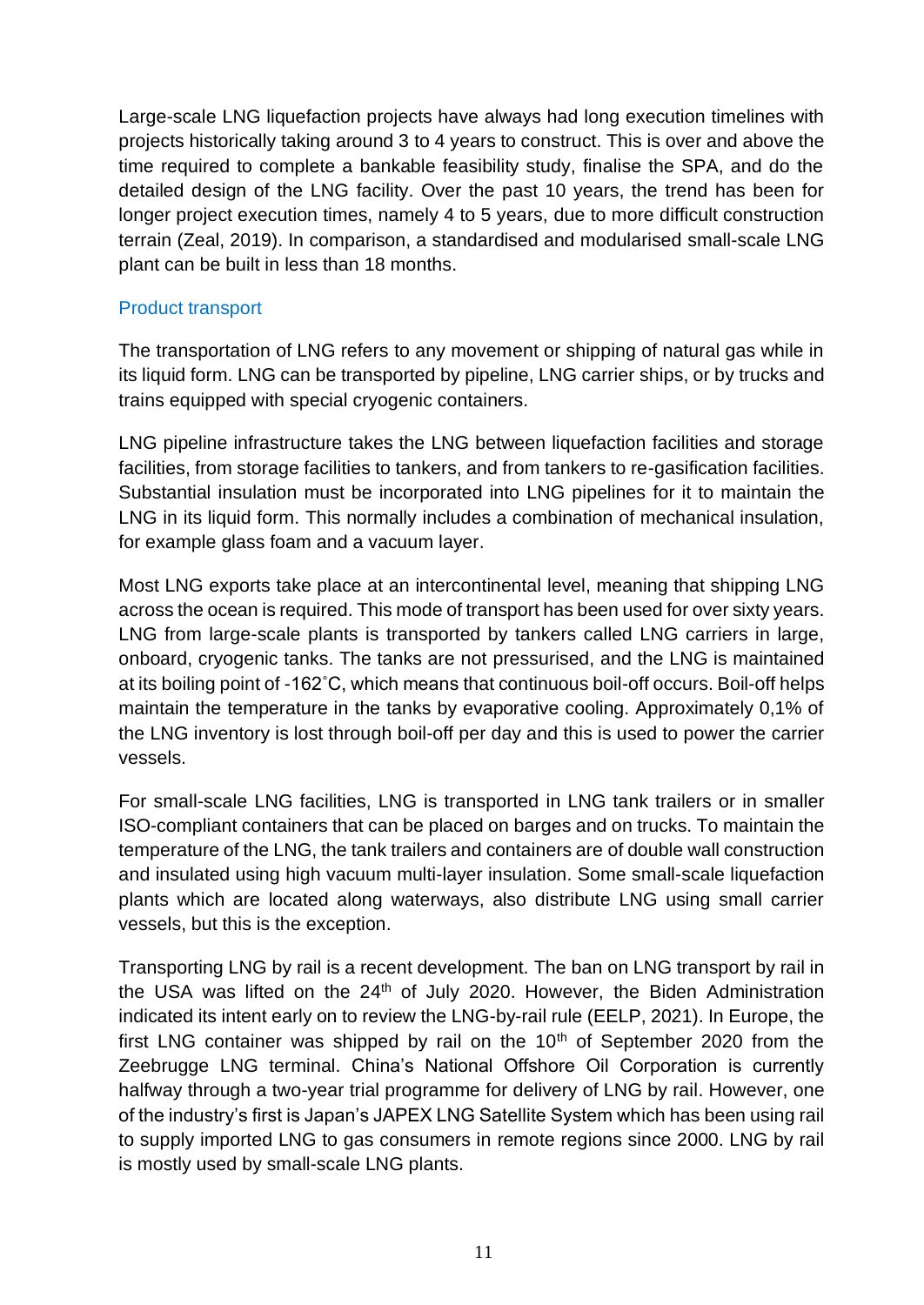#### **Permanency**

Large-scale LNG facilities are typically designed for a 30-year operating life. Upgrades and additions can be made in this period to increase the production capacity or to extend the period of beneficial operation.

Whilst small-scale LNG plants are designed for a similar operating life, these facilities are more flexible due to their modular construction. This means that a small-scale plant can be deconstructed and moved elsewhere when the gas source stops producing.

## **Closing remarks**

The increase in demand for LNG will require huge capital investments and the setting up of new large-scale LNG plants. However, small-scale LNG plants require less investment and provides returns much sooner because of the shorter construction time.

The production of LNG adds considerable cost to the NG value chain. This also explains why large-scale LNG facilities are getting bigger and bigger to benefit from economy of scale to drive down liquefaction unit costs. However, small-scale LNG has transformed the NG market by making stranded gas reservoirs an economic reality. NG reservoirs or biogas sources for which pipelines were too costly to construct, can now be produced, transformed into LNG, and transported via road or rail tanker and small-scale LNG vessels. In the case of small-scale LNG, the liquefaction plant (plus the ancillaries) will typically add US\$5 per GJ to the cost or price of the LNG.

An ideal customer for an LNG liquefaction facility would be a remote mine using diesel for a variety of purposes such as yellow machinery, mine support vehicles, and even power generation. Another possibility would be a smelter using LPG for processing reasons and diesel for support vehicles. A small-scale LNG plant could supply such customers.

### **References**

**BP** (2021) *Statistical review of World Energy, 70th Edition*. Available from [Full report –](https://www.bp.com/content/dam/bp/business-sites/en/global/corporate/pdfs/energy-economics/statistical-review/bp-stats-review-2021-full-report.pdf) [Statistical Review of World Energy 2021 \(bp.com\).](https://www.bp.com/content/dam/bp/business-sites/en/global/corporate/pdfs/energy-economics/statistical-review/bp-stats-review-2021-full-report.pdf) Accessed on 2 November 2021.

**EELP** (Environmental & Energy Law Program) (2021) *LNG by rail rule*. Available from LNG by Rail Rule - [Environmental & Energy Law Program -](https://eelp.law.harvard.edu/2021/01/lng-by-rail-rule/) Harvard Law School. Accessed on 10 November 2021.

**Gasconsult** (2013) *Gasconsult ZR-LNGTM technology*. Available from [Gasconsult ZR-](http://www.gasconsult.com/gasconsult-zr-lng-technology/)[LNG™ Technology | Gas Consult LNG.](http://www.gasconsult.com/gasconsult-zr-lng-technology/) Accessed on 10 November 2021.

**IGU** (International Gas Union) (2018) 2018 World LNG report – 27<sup>th</sup> World Gas Conference edition. Available from [2018 World LNG Report \(27th World Gas](https://www.igu.org/resources/2018-world-lng-report-27th-world-gas-conference-edition/)  [Conference Edition\) | IGU.](https://www.igu.org/resources/2018-world-lng-report-27th-world-gas-conference-edition/) Accessed on 10 November 2021.